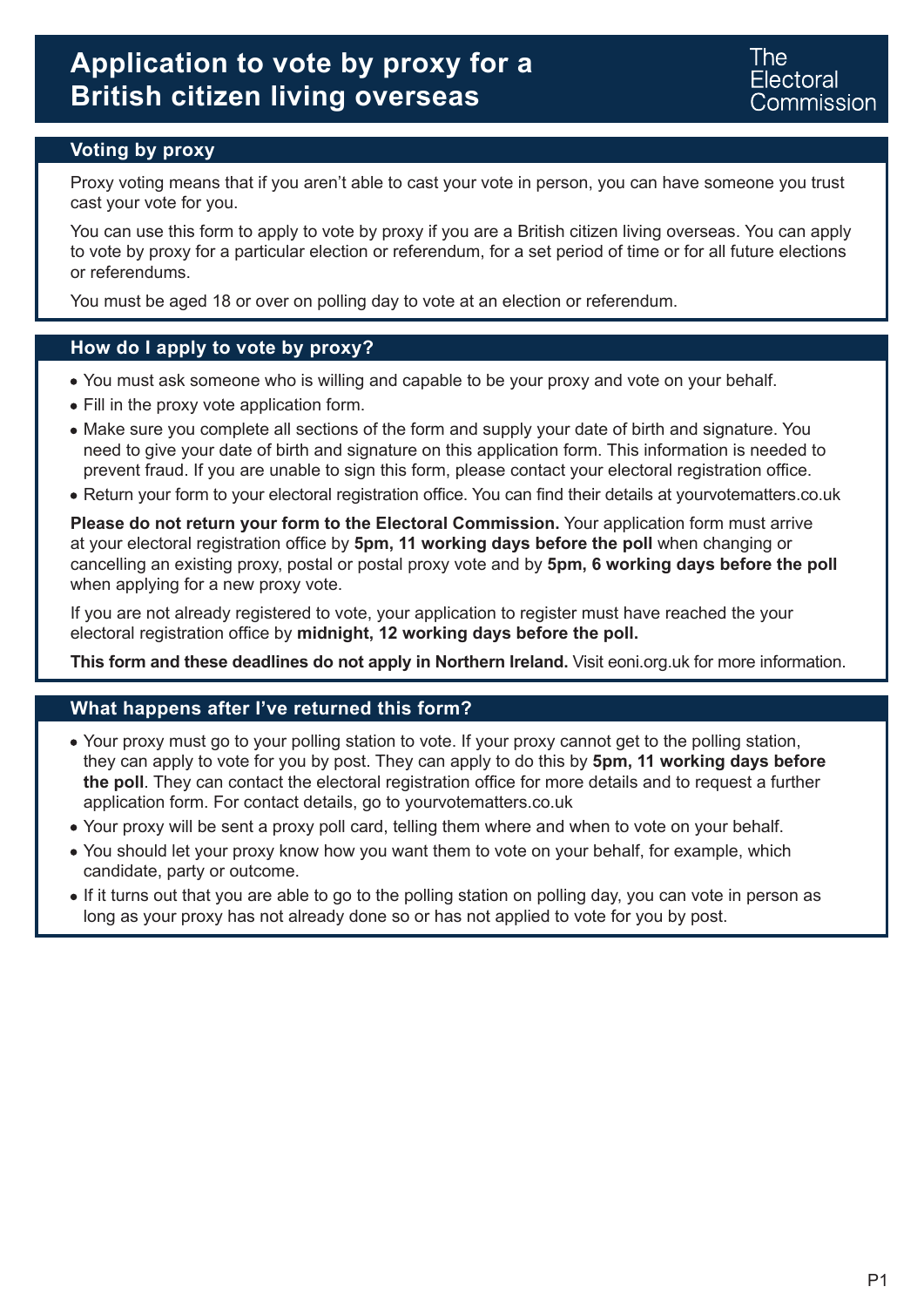The: Electoral Commission

#### **Voting as a proxy**

A person can only be a proxy for close relatives and up to two other people at an election or referendum. Close relatives are the spouse, civil partner, parent, grandparent, brother, sister, child or grandchild of the applicant.

The person you wish to appoint as your proxy can only act as proxy if they are 18 or over and they are (or will be) registered for that election or referendum.

#### **More information**

If you have any questions about voting by proxy, go to yourvotematters.co.uk or contact your electoral registration office. This is the office responsible for the address where you were last registered to vote in the UK.

In England and Wales, the electoral registration office is based at your local council. In Scotland, it may be a separate office. For contact details, go to yourvotematters.co.uk

Staff at electoral registration offices will only use the information you provide for electoral purposes. They will look after personal information securely, follow the Data Protection Act 1998 and they will not give your personal information to anyone else unless they have to by law.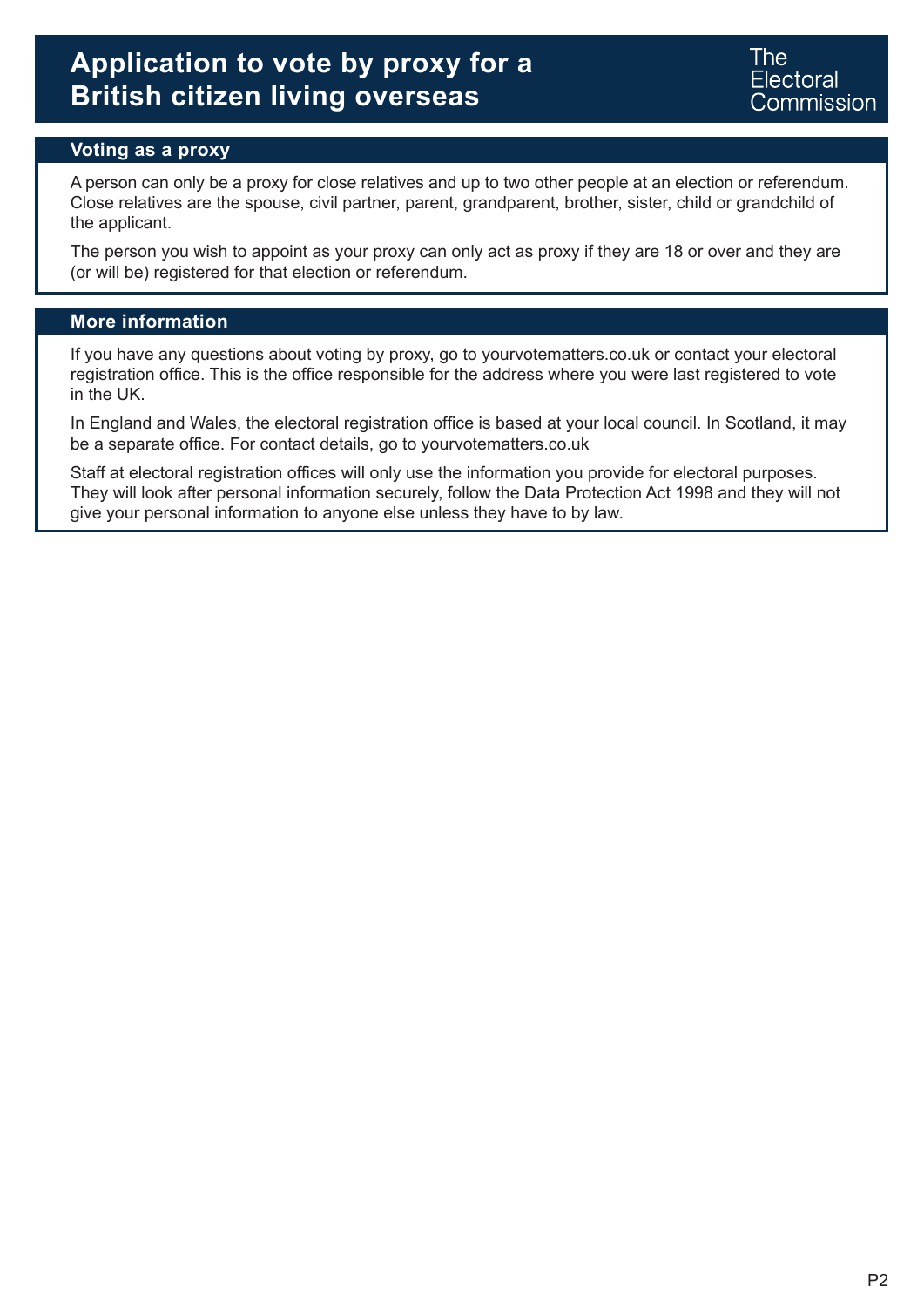### **Only one person can apply to vote by proxy using this form**

Please write in black ink and use BLOCK LETTERS. When you have completed every section and signed the form yourself, send it to your electoral registration office. You can find their address at yourvotematters.co.uk

| <b>About you</b>                                                                                                | 2 UK registration address                                                               |
|-----------------------------------------------------------------------------------------------------------------|-----------------------------------------------------------------------------------------|
| Surname                                                                                                         | Please give the full address where you were<br>last registered to vote in the UK:       |
| First name(s) (in full)                                                                                         |                                                                                         |
| Current address (this address will be used for<br>correspondence)                                               | Postcode                                                                                |
|                                                                                                                 | About your proxy (the person you<br>$\mathbf{3}$<br>have chosen to vote on your behalf) |
|                                                                                                                 | Full name                                                                               |
| Postcode                                                                                                        |                                                                                         |
| Telephone no (optional). Please include<br>country code                                                         | Family relationship (if any)                                                            |
|                                                                                                                 | <b>Full address</b>                                                                     |
| Email (optional)                                                                                                |                                                                                         |
|                                                                                                                 |                                                                                         |
|                                                                                                                 | Postcode                                                                                |
| Providing an email and telephone number<br>gives a quick and easy way to contact you<br>about your application. | Email or telephone no (optional)                                                        |